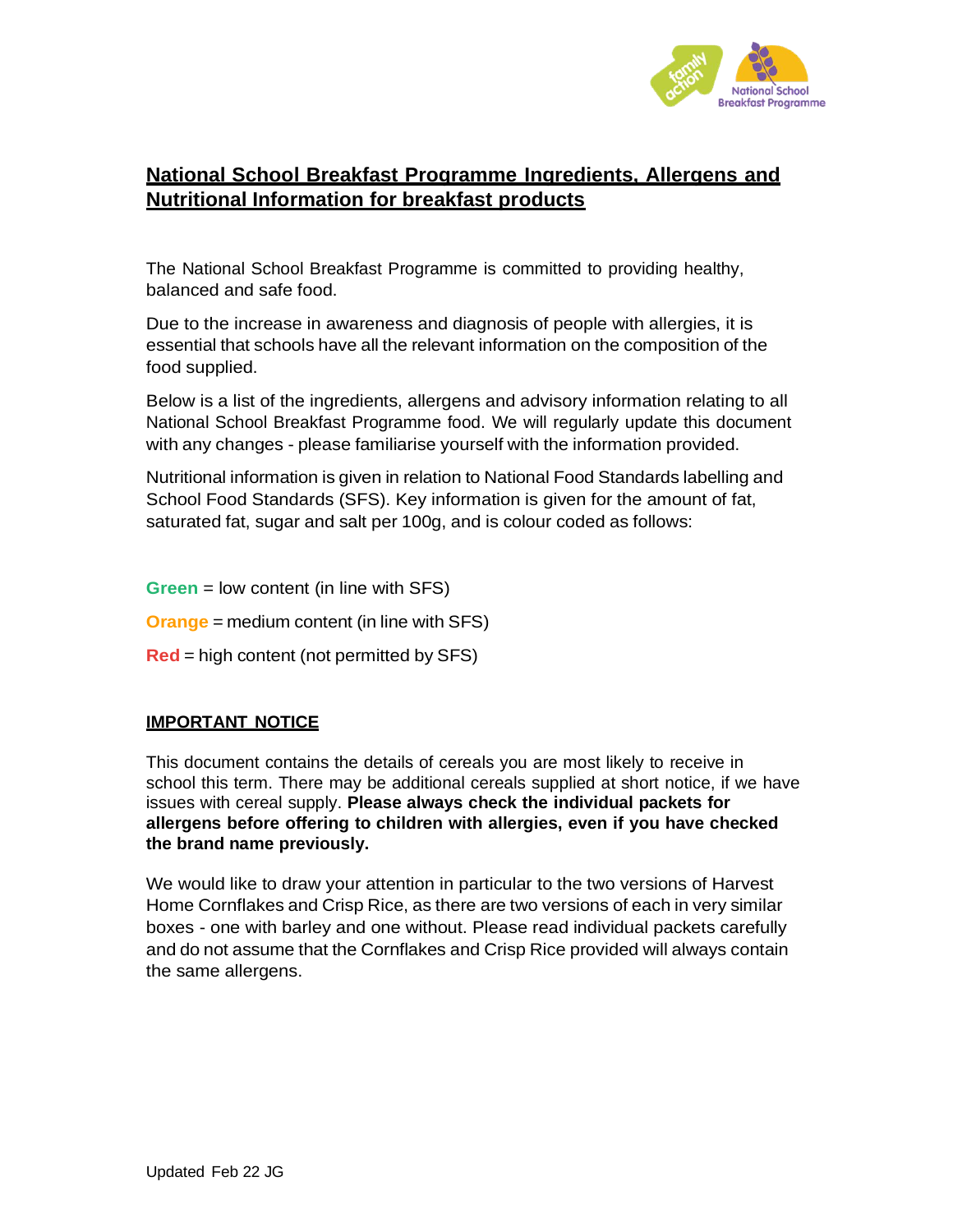

| <b>New York Bakery ® Bagels</b><br>(Fresher for Longer) |                                                                                                                                                                                                                                                                                  |                                                    | <b>BAGELS</b>                                |
|---------------------------------------------------------|----------------------------------------------------------------------------------------------------------------------------------------------------------------------------------------------------------------------------------------------------------------------------------|----------------------------------------------------|----------------------------------------------|
| <b>Ingredients</b>                                      | <b>Wheat Flour (Wheat Flour, Calcium Carbonate, Iron, Niacin,</b><br>Thiamin), Water, Sugar, Spirit Vinegar, Yeast, Maize, Salt,<br>Rapeseed Oil, Preservative (Calcium Propionate), Malted<br><b>Barley Flour, Cultured Dextrose, Flour Treatment Agent</b><br>(Ascorbic Acid). |                                                    |                                              |
| <b>Allergens</b>                                        |                                                                                                                                                                                                                                                                                  | Wheat flour (gluten), Malted Barley Flour (gluten) |                                              |
| <b>Advisory Note</b>                                    | May also contain traces of <b>sesame.</b><br>Contains yeast.                                                                                                                                                                                                                     |                                                    |                                              |
| <b>Good to know</b>                                     | Suitable for Vegetarians.<br>Made on a nut-free site.                                                                                                                                                                                                                            | Free from artificial colours and flavours.         |                                              |
|                                                         |                                                                                                                                                                                                                                                                                  | <b>Nutritional Information</b>                     |                                              |
| <b>Typical values</b>                                   | <b>Per 100g</b>                                                                                                                                                                                                                                                                  | Per 85g bagel<br>(1 serving)                       | % of Reference<br>Intake (RI) per<br>serving |
| Energy                                                  | 1121 kJ                                                                                                                                                                                                                                                                          | 953 kJ                                             | 11%                                          |
|                                                         | 264 Kcal                                                                                                                                                                                                                                                                         | 224 Kcal                                           | 11%                                          |
| Fat                                                     | 1.4g                                                                                                                                                                                                                                                                             | 1.2g                                               | 2%                                           |
| of which saturates                                      | 0.3 <sub>g</sub>                                                                                                                                                                                                                                                                 | 0.2g                                               | 1%                                           |
| Carbohydrates                                           | 51.6g                                                                                                                                                                                                                                                                            | 43.8g                                              |                                              |
| of which sugars                                         | 5.7g                                                                                                                                                                                                                                                                             | 4.9 <sub>g</sub>                                   | 5%                                           |
| Fibre                                                   | 2.6 <sub>g</sub>                                                                                                                                                                                                                                                                 | 2.2g                                               |                                              |
| Protein                                                 | 10.0 <sub>g</sub>                                                                                                                                                                                                                                                                | 8.5g                                               |                                              |
| Salt                                                    | 0.8g                                                                                                                                                                                                                                                                             | 0.7g                                               | 12%                                          |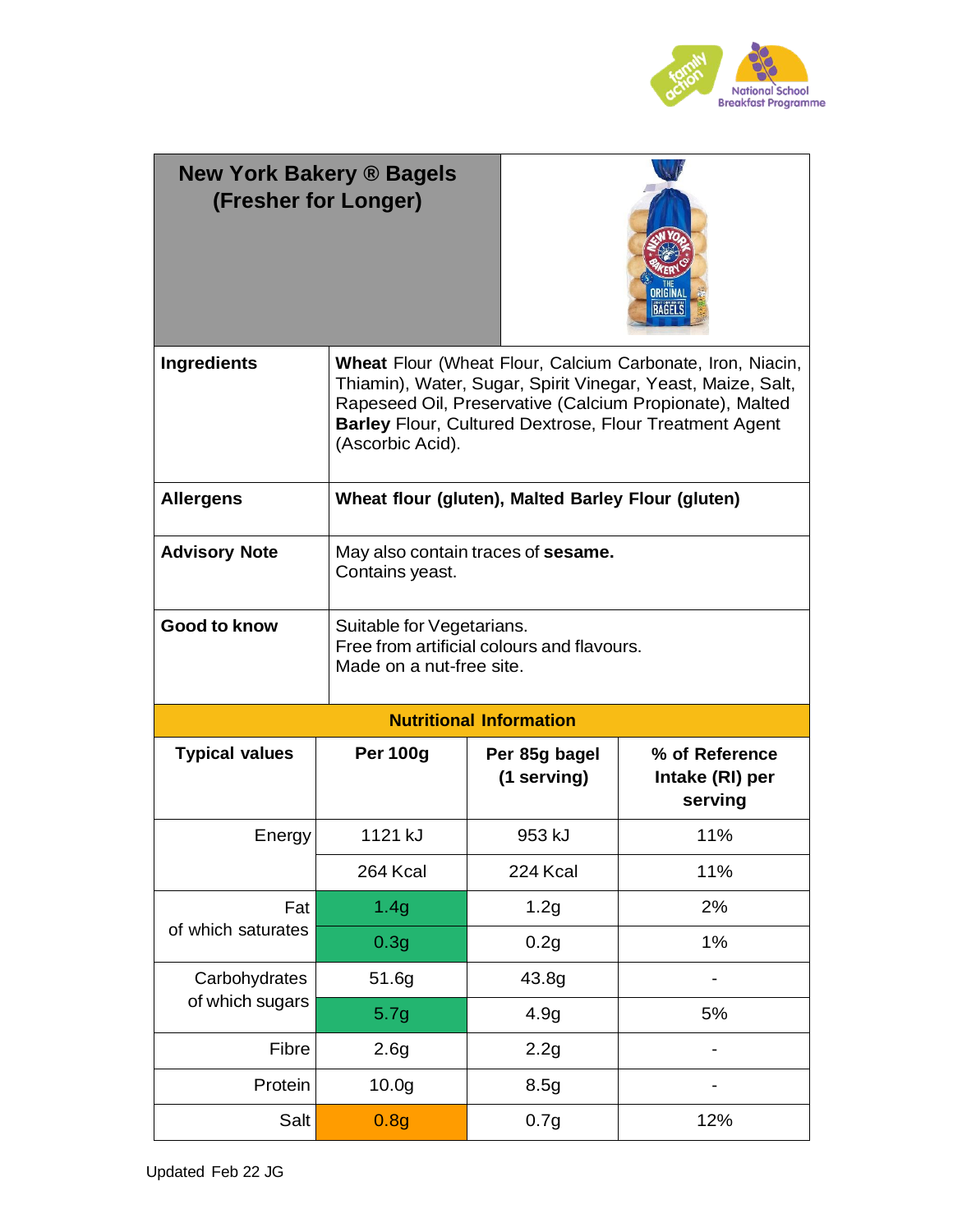

|                                  | <b>New York Bakery ® Bagels</b><br>(Frozen) |                                                                                                                                                                                     |                                             |
|----------------------------------|---------------------------------------------|-------------------------------------------------------------------------------------------------------------------------------------------------------------------------------------|---------------------------------------------|
| <b>Ingredients</b>               | (Ascorbic Acid).                            | Wheat Flour (Wheat Flour, Calcium Carbonate, Iron, Niacin,<br>Thiamin), Water, Sugar, Maize, Rapeseed Oil, Yeast, Salt,<br>Wheat Gluten, Malted Barley Flour, Flour Treatment Agent |                                             |
| <b>Allergens</b>                 | (gluten).                                   | Wheat flour (gluten), Wheat Gluten, Malted Barley Flour                                                                                                                             |                                             |
| <b>Advisory note</b>             | Contains yeast.<br>Contains maize.          | May also contain traces of sesame.                                                                                                                                                  |                                             |
| <b>Good to know</b>              |                                             | Suitable for Vegetarians and Vegans.<br>Free from artificial colours and flavours.<br>Made on a nut-free site.                                                                      |                                             |
|                                  |                                             | <b>Nutritional Information</b>                                                                                                                                                      |                                             |
| <b>Typical</b><br>values         | <b>Per 100g</b>                             | Per 115g bagel(1<br>serving)                                                                                                                                                        | % of Reference<br>Intake(RI) per<br>serving |
| Energy                           | 1087kJ +/- 20%                              | 1250kJ +/- 20%                                                                                                                                                                      | 15%                                         |
|                                  | 257Kcal +/- 20%                             | 296Kcal +/- 20%                                                                                                                                                                     | 15%                                         |
| Fat<br>of which                  | $1.6g +/-$<br>1.5g                          | $1.8g +/-$<br>1.5g                                                                                                                                                                  | 3%                                          |
| saturates                        | $0.2g +/-$<br>0.8 <sub>g</sub>              | $0.3g +/-$<br>0.8 <sub>g</sub>                                                                                                                                                      | 1%                                          |
| Carbohydrates<br>of which sugars | $50.0g +/-$<br>0.8 <sub>g</sub>             | $57.5g +/-$<br>0.8 <sub>g</sub>                                                                                                                                                     |                                             |
|                                  | $5g + -2g$                                  | $5.8g +/-$<br>2g                                                                                                                                                                    | 7%                                          |
| Fibre                            | $3.1g +/-$<br>2g                            | $3.6g +/-$<br>2g                                                                                                                                                                    |                                             |
| Protein                          | $9.1g +/-$<br>2g                            | $10.4g +/-$<br>2g                                                                                                                                                                   |                                             |
| Salt                             | $0.65g +/-$<br>0.375g                       | $0.75g +/-$<br>0.375g                                                                                                                                                               | 12%                                         |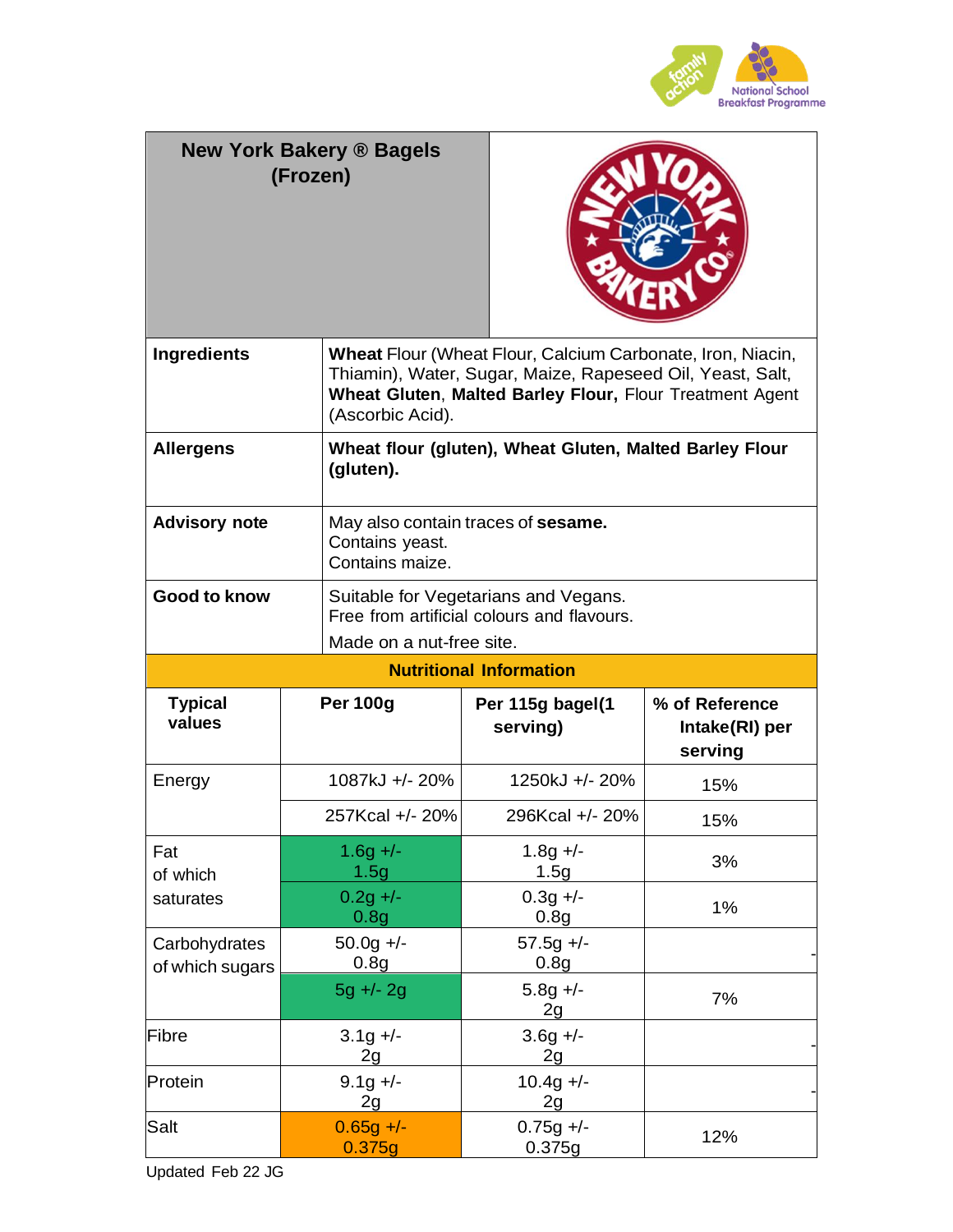

|                                | <b>Go Free Nestle ® Cornflakes</b>                                                                                                                                     | <b>Nestle</b>    | gluten fr                                    |
|--------------------------------|------------------------------------------------------------------------------------------------------------------------------------------------------------------------|------------------|----------------------------------------------|
| <b>Ingredients</b>             | Maize Grits, Sugar, Salt, Iron, Vitamins and Minerals<br>(Niacin, Pantothenic Acid, Folic Acid, Vitamin B6,<br>Riboflavin, Iron).                                      |                  |                                              |
| <b>Allergens</b>               | Free From Gluten, please double check the ingredients<br>on each cereal box.                                                                                           |                  |                                              |
| <b>Good to know</b>            | Suitable for people following a gluten-free diet.<br>Suitable for Vegetarians and Vegans.<br>Suitable for Kosher and Coeliac UK<br>Fortified with B vitamins and Iron. |                  |                                              |
| <b>Nutritional Information</b> |                                                                                                                                                                        |                  |                                              |
|                                |                                                                                                                                                                        |                  |                                              |
| <b>Typical values</b>          | <b>Per 100g</b>                                                                                                                                                        | Per 30g serving  | % of Reference<br>Intake (RI) per<br>serving |
| Energy                         | 1635 kJ                                                                                                                                                                | 490 KJ           | 6%                                           |
|                                | <b>385 kcal</b>                                                                                                                                                        | 116 Kcal         | 6%                                           |
| Fat                            | 1.1 <sub>g</sub>                                                                                                                                                       | 0.3 <sub>g</sub> | $< 1\%$                                      |
| of which saturates             | 0.3g                                                                                                                                                                   | 0.1 <sub>g</sub> | 1%                                           |
| Carbohydrates                  | 85g                                                                                                                                                                    | 26g              |                                              |
| of which sugars                | 8.3g                                                                                                                                                                   | 2.5g             | 3%                                           |
| Fibre                          | 2.5g                                                                                                                                                                   | 0.7g             |                                              |
| Protein                        | 7.4g                                                                                                                                                                   | 2.2g             |                                              |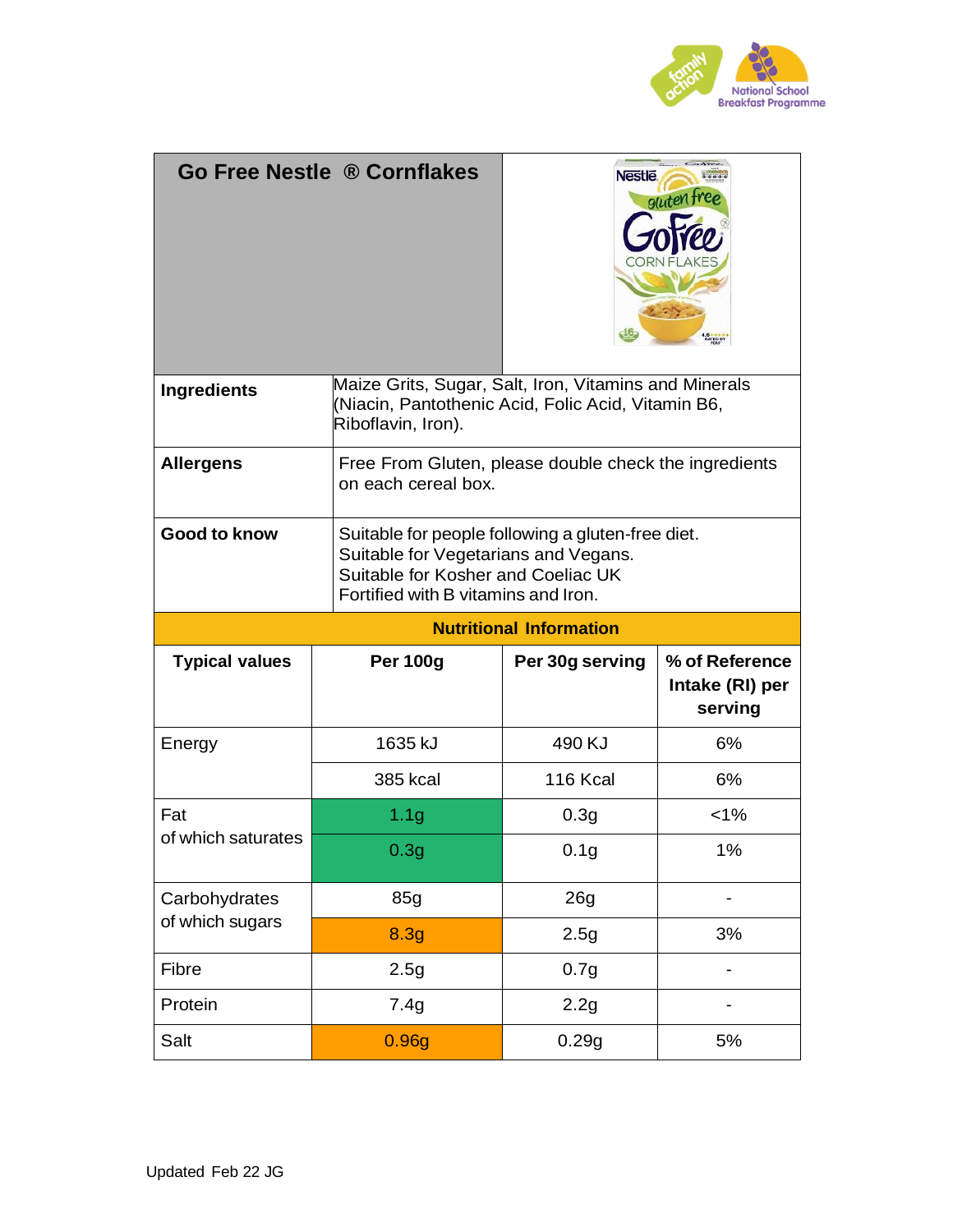

|                       | <b>Nestlé ® Harvest Home ® CORN</b><br><b>FLAKES</b>                                                                                                                                                          | <b>Nestle</b>                  |                                              |
|-----------------------|---------------------------------------------------------------------------------------------------------------------------------------------------------------------------------------------------------------|--------------------------------|----------------------------------------------|
| <b>Ingredients</b>    | Maize grits, Sugar, Salt, Vitamins and Minerals (Niacin,<br>Pantothenic Acid, Folic Acid, Vitamin B6, Riboflavin,<br>Iron).                                                                                   |                                |                                              |
| <b>Allergens</b>      | Please note that there is a variation of this cereal which<br>contains the allergen barley, so if serving to children who<br>shouldn't eat barley, please double check the ingredients<br>on each cereal box. |                                |                                              |
| <b>Good to know</b>   | Suitable for Vegetarians and Vegans.<br>Fortified with B vitamins and Iron.                                                                                                                                   |                                |                                              |
|                       |                                                                                                                                                                                                               |                                |                                              |
|                       |                                                                                                                                                                                                               | <b>Nutritional Information</b> |                                              |
| <b>Typical values</b> | <b>Per 100g</b>                                                                                                                                                                                               | Per 30g serving                | % of Reference<br>Intake (RI) per<br>serving |
| Energy                | 1635 kJ                                                                                                                                                                                                       | 490 KJ                         | 6%                                           |
|                       | <b>385 kcal</b>                                                                                                                                                                                               | 116 Kcal                       | 6%                                           |
| Fat                   | 1.1 <sub>g</sub>                                                                                                                                                                                              | 0.3g                           | $< 1\%$                                      |
| of which saturates    | 0.3g                                                                                                                                                                                                          | 0.1 <sub>g</sub>               | 1%                                           |
| Carbohydrates         | 85g                                                                                                                                                                                                           | 26g                            |                                              |
| of which sugars       | 8.3g                                                                                                                                                                                                          | 2.5g                           | 3%                                           |
| Fibre                 | 2.5g                                                                                                                                                                                                          | 0.7g                           |                                              |
| Protein               | 7.4g                                                                                                                                                                                                          | 2.5g                           |                                              |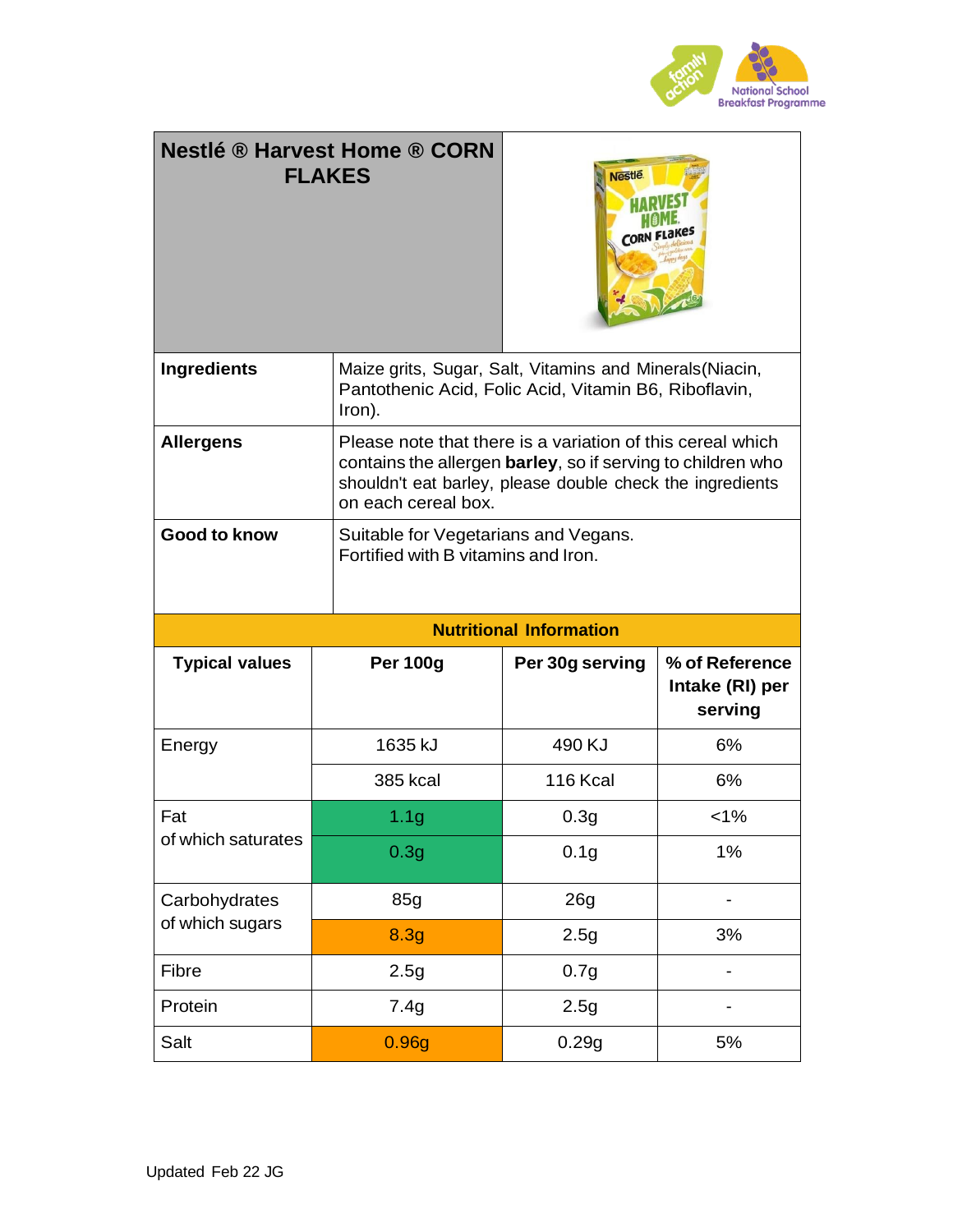

|                       | <b>Nestlé ® Harvest Home ® CORN FLAKES</b><br>(containing Barley)                                                                                                                        |
|-----------------------|------------------------------------------------------------------------------------------------------------------------------------------------------------------------------------------|
| <b>Ingredients</b>    | Maize, Sugar, Salt, Barley Malt Extract, Vitamins<br>and Minerals (Niacin, Pantothenic Acid, Vitamin<br>B6, Riboflavin (B2), Thiamin (B1), Folic Acid,<br>Vitamin D, Vitamin B12, Iron). |
| <b>Allergens</b>      | This product contains Barley Malt Extract which<br>is not suitable for people with an intolerance or<br>allergy to barley.                                                               |
|                       | This product is suitable for people following a<br>gluten-free diet as gluten content is below 20ppm<br>as per the Coeliac UK standard.                                                  |
| <b>Good to know</b>   | Suitable for Vegetarians and Vegans.<br>Fortified with B vitamins, Vitamin D and Iron.                                                                                                   |
|                       | <b>Nutritional Information</b>                                                                                                                                                           |
| <b>Typical values</b> | <b>Per 100g</b>                                                                                                                                                                          |
| Energy                |                                                                                                                                                                                          |
|                       | 1641 kJ                                                                                                                                                                                  |
|                       | 387 kcal                                                                                                                                                                                 |
| Fat                   | 1.2g                                                                                                                                                                                     |
| of which saturates    | 0.3 <sub>g</sub>                                                                                                                                                                         |
| Carbohydrates         | 85.2g                                                                                                                                                                                    |
| of which sugars       | 6.1 <sub>g</sub>                                                                                                                                                                         |
| Fibre                 | 2,5g                                                                                                                                                                                     |
| Protein               | 7.7g                                                                                                                                                                                     |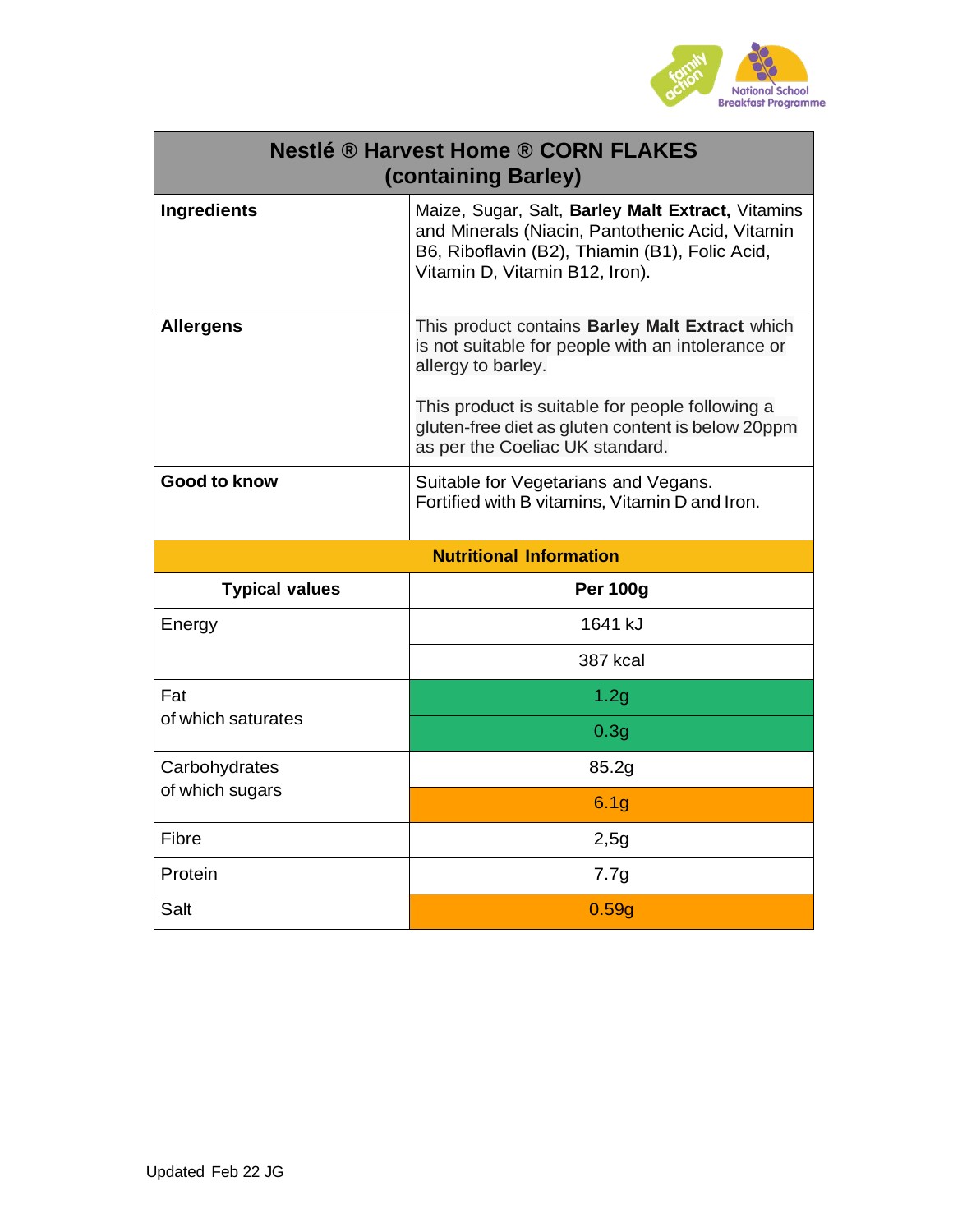

| <b>Nestlé ® Harvest Home ®</b><br><b>CRISP RICE</b> |                                                                                                                                                                                                            |                                | <b>SP Rice</b>                            |  |  |
|-----------------------------------------------------|------------------------------------------------------------------------------------------------------------------------------------------------------------------------------------------------------------|--------------------------------|-------------------------------------------|--|--|
| <b>Ingredients</b>                                  | Rice, Sugar, Salt, Partially Inverted Brown Sugar Syrup, Vitamins<br>and Minerals (Niacin, Pantothenic Acid, Vitamin B6, Riboflavin, Folic<br>Acid, Iron).                                                 |                                |                                           |  |  |
| <b>Allergens</b>                                    | Please note that there is a variation of this cereal which contains the<br>allergen barley, so if serving to children who shouldn't eat barley,<br>please double check the ingredients on each cereal box. |                                |                                           |  |  |
| Good to<br>know                                     | Suitable for Vegetarians, Vegans & Kosher.<br>Fortified with B vitamins and Iron.                                                                                                                          |                                |                                           |  |  |
|                                                     |                                                                                                                                                                                                            | <b>Nutritional Information</b> |                                           |  |  |
| <b>Typical values</b>                               | <b>Per 100g</b>                                                                                                                                                                                            | Per 30g serving                | % of Reference Intake<br>(RI) per serving |  |  |
| Energy                                              | 1637 kJ                                                                                                                                                                                                    | 497 KJ                         | 6%                                        |  |  |
|                                                     | <b>390 kcal</b>                                                                                                                                                                                            | 117 Kcal                       | 6%                                        |  |  |
| Fat                                                 | 1.2g                                                                                                                                                                                                       | 0.4g                           | 1%                                        |  |  |
| of which<br>saturates                               | 0.4g                                                                                                                                                                                                       | 0.1 <sub>g</sub>               | 1%                                        |  |  |
| Carbohydrate                                        | 86g                                                                                                                                                                                                        | 26g                            |                                           |  |  |
| of which<br>sugars                                  | 9.5g                                                                                                                                                                                                       | 2.9g                           | 3%                                        |  |  |
| Fibre                                               | 1.6g                                                                                                                                                                                                       | 0.5g                           |                                           |  |  |
| Protein                                             | 7.6g                                                                                                                                                                                                       | 2.3g                           |                                           |  |  |
| Salt                                                | 0.60g                                                                                                                                                                                                      | 0.18g                          | 3%                                        |  |  |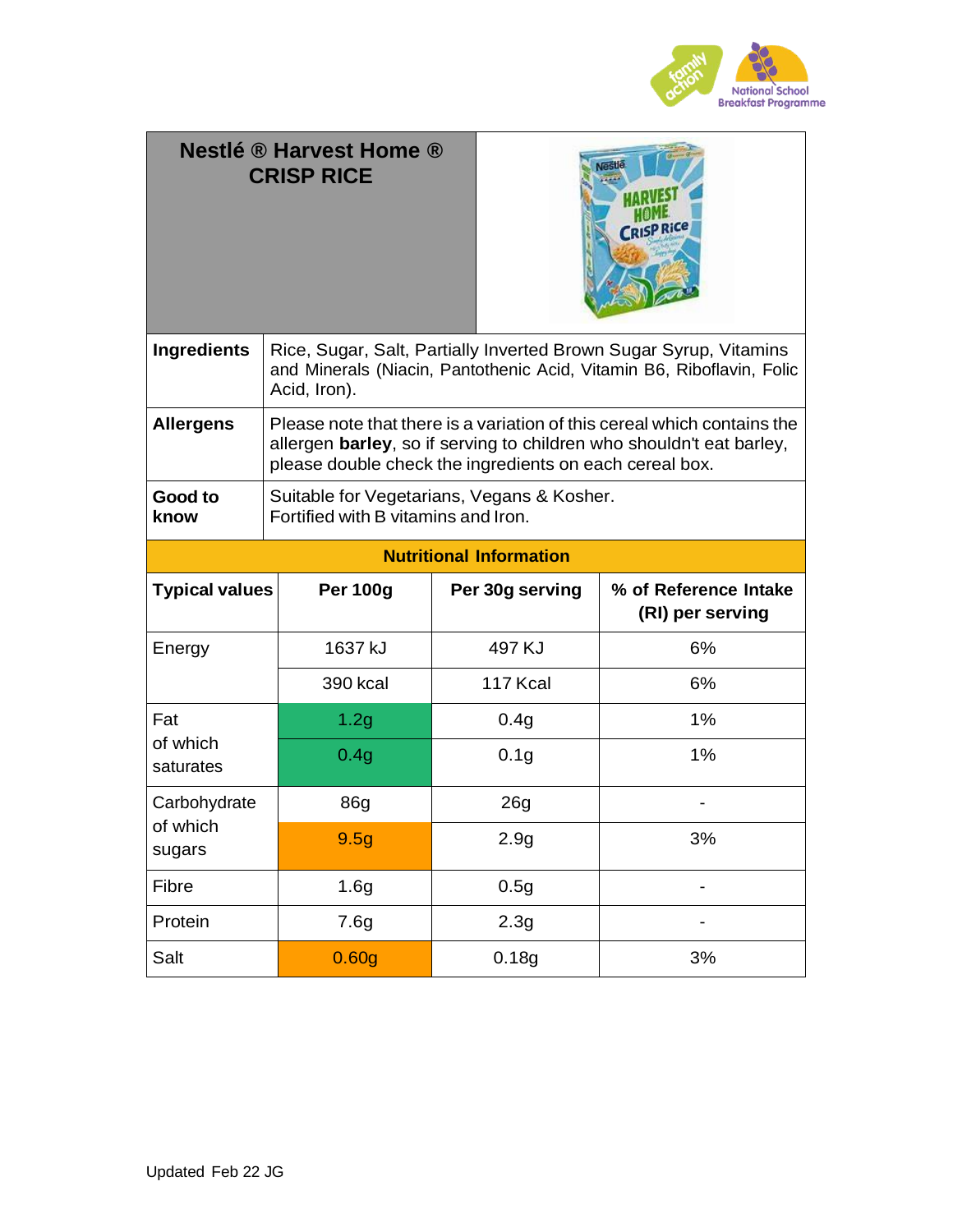

|                       | <b>Nestlé ® Harvest Home ® CRISP RICE</b><br>(containing Barley)                                                                                                                                                                                                      |                    |                                                          |  |  |
|-----------------------|-----------------------------------------------------------------------------------------------------------------------------------------------------------------------------------------------------------------------------------------------------------------------|--------------------|----------------------------------------------------------|--|--|
| <b>Ingredients</b>    | Rice, Sugar, Salt, Barley Malt Extract, Vitamins<br>and Minerals (Niacin, Pantothenic Acid,<br>Riboflavin (B2), Vitamin B6, Thiamin (B1), Folic<br>Acid, Vitamin D, Vitamin B12, Iron).                                                                               |                    |                                                          |  |  |
| <b>Allergens</b>      | This product contains Barley Malt Extract which<br>is not suitable for people with an intolerance or<br>allergy to barley.<br>This product is suitable for people following a<br>gluten-free diet as gluten content is below 20ppm<br>as per the Coeliac UK standard. |                    |                                                          |  |  |
| <b>Good to know</b>   | Suitable for Vegetarians and Vegans.<br>Fortified with B vitamins, Vitamin D and Iron.                                                                                                                                                                                |                    |                                                          |  |  |
|                       | <b>Nutritional Information</b>                                                                                                                                                                                                                                        |                    |                                                          |  |  |
| <b>Typical values</b> | <b>Per 100g</b>                                                                                                                                                                                                                                                       | Per 30g<br>serving | $%$ of<br><b>Reference</b><br>Intake (RI)<br>per serving |  |  |
| Energy                | 1632 kJ                                                                                                                                                                                                                                                               | 490 kJ             | 5.8%                                                     |  |  |
|                       | 385 kcal                                                                                                                                                                                                                                                              | <b>116 kcal</b>    | 5.8%                                                     |  |  |
| Fat                   | 1.2g                                                                                                                                                                                                                                                                  | 0.36g              | 0.5%                                                     |  |  |
| of which saturates    | 0.4g                                                                                                                                                                                                                                                                  | 0.12g              | 0.6%                                                     |  |  |
| Carbohydrate          | 85g                                                                                                                                                                                                                                                                   | 25.5g              |                                                          |  |  |
| of which sugars       | 8.8g                                                                                                                                                                                                                                                                  | 2.64g              | 3%                                                       |  |  |
| Fibre                 | 1.6g                                                                                                                                                                                                                                                                  | 0.48g              |                                                          |  |  |
| Protein               | 7.5g                                                                                                                                                                                                                                                                  | 2.25g              |                                                          |  |  |
| Salt                  | 0.73g                                                                                                                                                                                                                                                                 | 0.22g              |                                                          |  |  |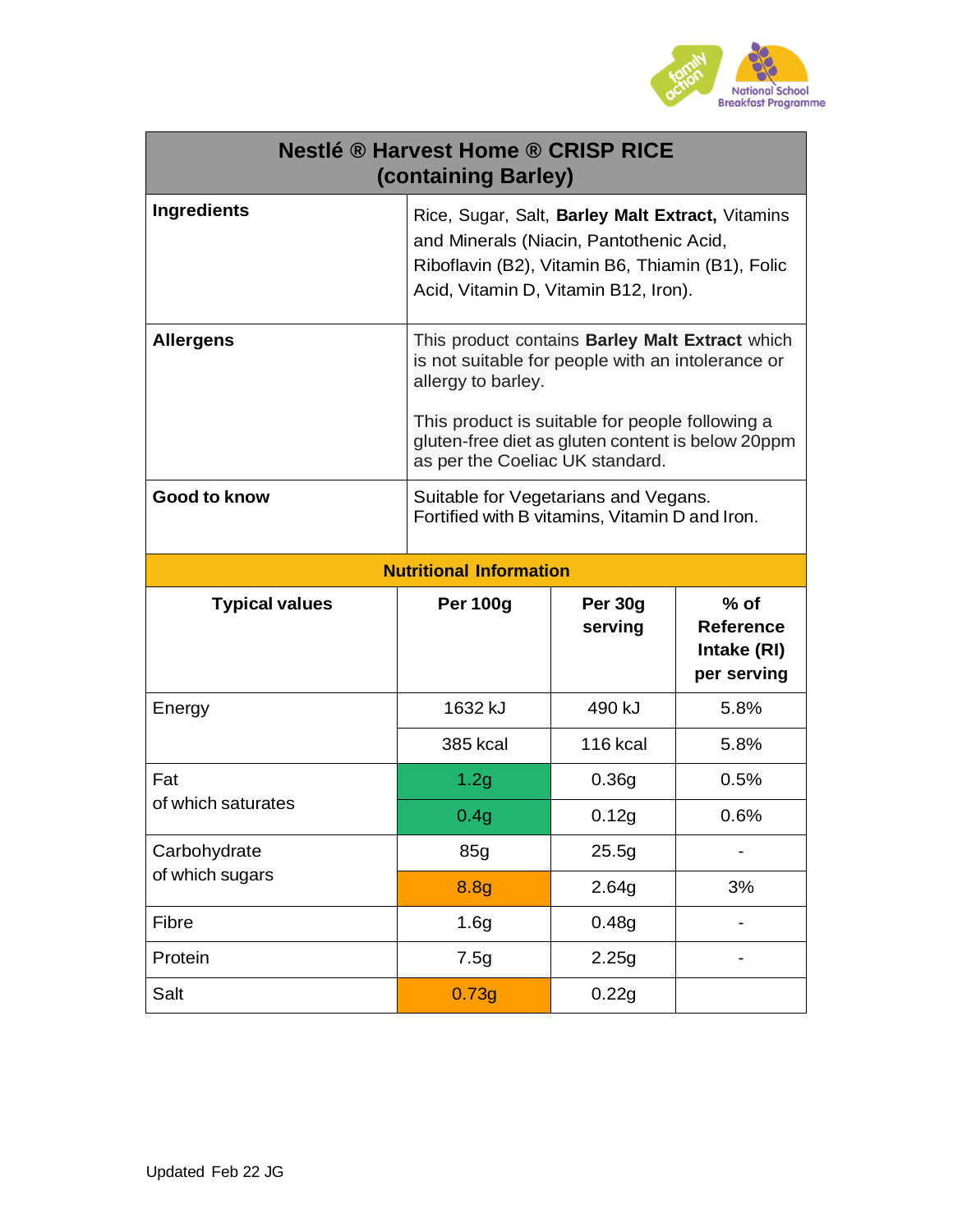

|                                |  | <b>Nestlé ® Original Shreddies</b>                                                                                      | <b>lestle</b>    |                                                                 |
|--------------------------------|--|-------------------------------------------------------------------------------------------------------------------------|------------------|-----------------------------------------------------------------|
| <b>Ingredients</b>             |  | Extract, Salt, Molasses, Vitamins and Minerals (Niacin, Iron,<br>Pantothenic Acid, Folic Acid, Vitamin B6, Riboflavin). |                  | Whole Grain Wheat (96%), Sugar, Invert Sugar Syrup, Barley Malt |
| <b>Allergens</b>               |  | Wheat (gluten), Barley (gluten).<br>Manufactured in a facility that processes <b>Nuts</b> .                             |                  |                                                                 |
| Good to<br>know                |  | Red tractor assured wheat.<br>Suitable for Vegetarians and Vegans.<br>Fortified with B vitamins and Iron.               |                  |                                                                 |
| <b>Nutritional Information</b> |  |                                                                                                                         |                  |                                                                 |
|                                |  |                                                                                                                         |                  |                                                                 |
| <b>Typical Values</b>          |  | <b>Per 100g</b>                                                                                                         | Per 40g serving  | % of Reference<br>Intake (RI) per<br>serving                    |
| Energy                         |  | 1538 kJ                                                                                                                 | 615 kJ           | 7%                                                              |
|                                |  | 364 kcal                                                                                                                | 145 Kcal         | 7%                                                              |
| Fat                            |  | 1.8 <sub>q</sub>                                                                                                        | 0.7 <sub>g</sub> | 1%                                                              |
| of which saturates             |  | 0.3 <sub>g</sub>                                                                                                        | 0.1 <sub>g</sub> | 1%                                                              |
| Carbohydrate                   |  | 70g                                                                                                                     | 28g              |                                                                 |
| of which sugars                |  | 13g                                                                                                                     | 6g               | 7%                                                              |
| Fibre                          |  | 12g                                                                                                                     | 5g               |                                                                 |
| Protein                        |  | 11g                                                                                                                     | 4g               |                                                                 |